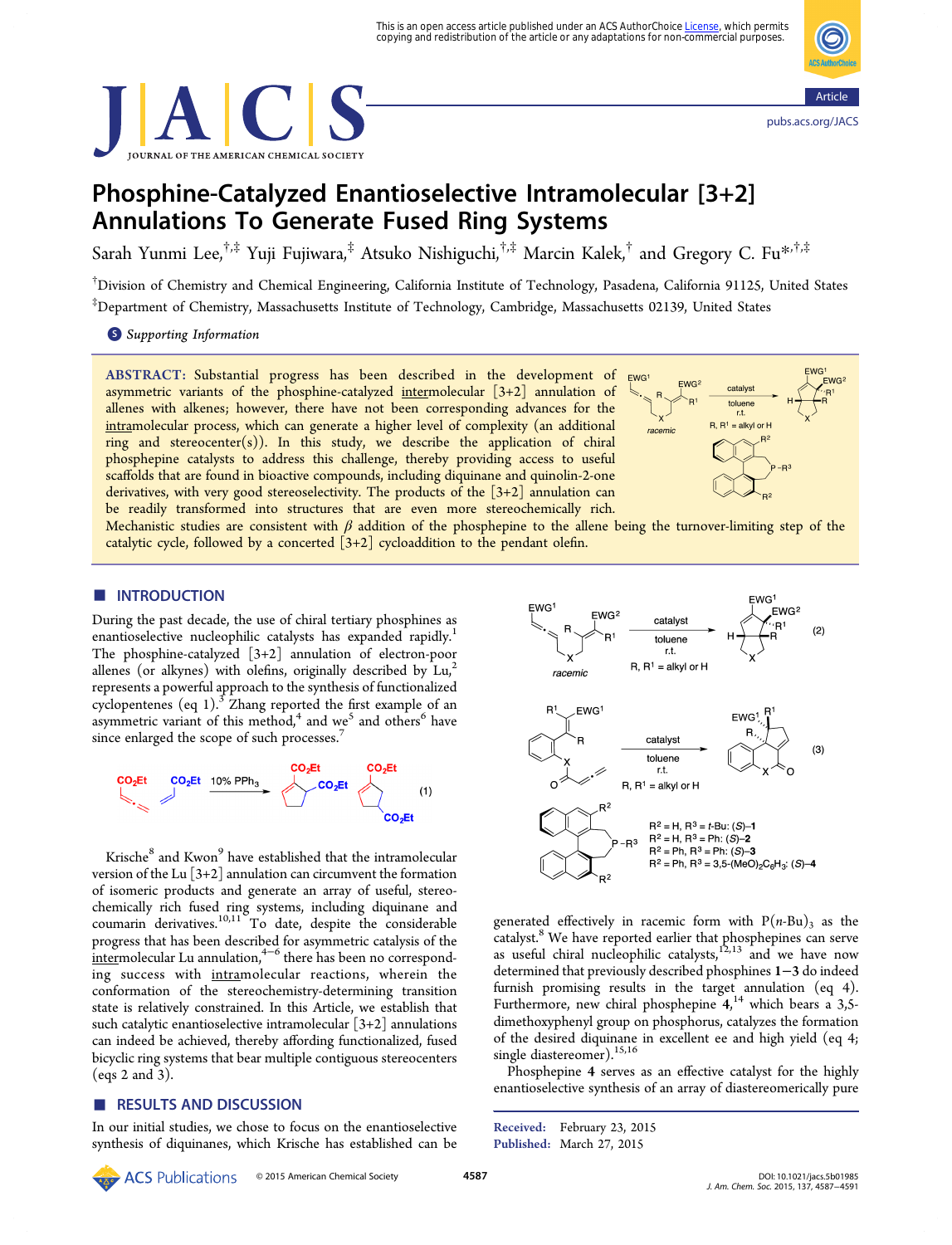<span id="page-1-0"></span>

diquinanes (and related structures) from acyclic precursors, generating two rings and three contiguous tertiary stereocenters in the process  $(Table 1).<sup>17</sup>$  $(Table 1).<sup>17</sup>$  $(Table 1).<sup>17</sup>$  The electron-withdrawing group of

Table 1. Phosphine-Catalyzed Enantioselective Intramolecular  $\left[3+2\right]$  Annulations<sup>a</sup>



<sup>a</sup>All data are the average of two experiments. <sup>b</sup>Yield of purified product; only one diastereomer was observed (analysis of the unpurified mixture by <sup>1</sup> H NMR spectroscopy). <sup>c</sup> Reaction temperature:  $40^{\circ}$ C.  $^d$ Catalyst (S)-2 (20%) was employed instead of (S)-4.

the allene can be any of an array of esters, and the electronwithdrawing substituent of the alkene can be an ester, thioester, or amide (e.g., entries 1−6).[18](#page-3-0) Significantly, good enantioselectivity and yield are observed with a variety of tethers between the allene and the alkene (entries 7−10), thereby furnishing a fused pyrrolidine as well as a benzannulated diquinane. These annulations are stereoconvergent processes wherein both enantiomers of the racemic allene are being converted by the chiral catalyst into the same stereoisomer of the product with good selectivity.

Next, we turned our attention to the challenge of achieving enantioselective intramolecular  $[3+2]$  annulations of substrates that include a trisubstituted olefin.<sup>[19](#page-4-0)</sup> We have determined that chiral phosphepines can indeed catalyze the desired annulations with good enantioselectivities and yields, as well as complete diastereoselectivity (Table 2). Any of a variety of linkers between

Table 2. Catalytic Enantioselective Intramolecular [3+2] Annulations: Trisubstituted Olefins as a Reaction Partner<sup>a</sup>



 $a$ All data are the average of two experiments.  $b$ Yield of purified product; only one diastereomer was observed (analysis of the unpurified mixture by <sup>1</sup> H NMR spectroscopy). <sup>c</sup> Catalyst loading: 20%.

the allene and the alkene are tolerated, as are different classes of trisubstituted olefins, thereby affording an array of products that include a quaternary stereocenter.<sup>[20](#page-4-0)</sup>

We sought to demonstrate that the scope of this new method for catalytic enantioselective intramolecular [3+2] cycloadditions extends beyond the synthesis of diquinane-like structures. Building on Kwon's report of  $P(n-Bu)$ <sub>3</sub>-catalyzed, diastereoselective  $[3+2]$  annulations to furnish fused dihydrocoumarins,<sup>[9](#page-3-0)</sup> we have developed an enantioselective variant of this reaction that proceeds in very good ee and yield (eq 5; a single diastereomer).



Encouraged by this result, we decided to pursue the application of our method to the catalytic asymmetric synthesis of fused quinolin-2-ones, a motif found in an array of bioactive compounds $^{21}$  $^{21}$  $^{21}$  and which to our knowledge has not previously been generated via such a  $[3+2]$  annulation. We have determined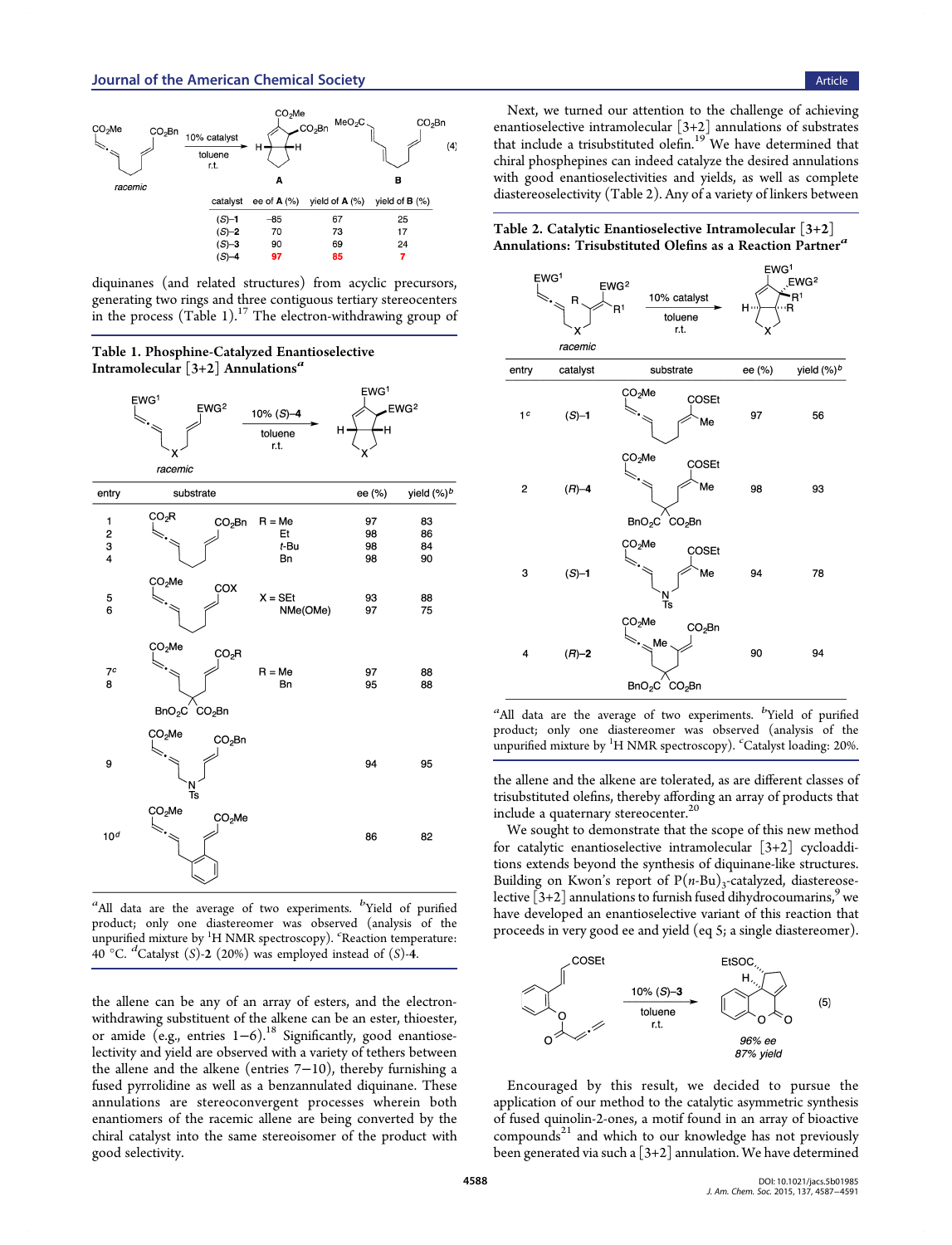that phosphepine 4 does indeed catalyze the desired transformation with moderate-to-good enantioselectivity and in high yield, thereby affording two rings and two adjacent stereocenters (Table 3). The substrates may include either a di- or a trisubstituted olefin.

| Table 3. Catalytic Enantioselective Intramolecular $\lceil 3+2 \rceil$ |  |
|------------------------------------------------------------------------|--|
| Annulations To Generate Quinolin-2-one Derivatives"                    |  |



 $a$ All data are the average of two experiments.  $b$ Yield of purified product; only one diastereomer was observed (analysis of the unpurified mixture by <sup>1</sup> H NMR spectroscopy). <sup>c</sup> Catalyst loading:  $20\%$  (S)-4. <sup>*d*</sup>Catalyst loading: 10% (S)-4

Diastereoselective functionalization of the various annulation products can provide additional stereocenters. For example, hydrogenation and epoxidation proceed with high stereoselectivity and yield (eqs 6 and 7).



An outline of a possible mechanism for the phosphinecatalyzed enantioselective intramolecular [3+2] annulation of allenes with alkenes is depicted in Figure  $1.^{7}$  $1.^{7}$  $1.^{7}$  Nucleophilic addition of the phosphine to the  $\beta$  position of the allene



Figure 1. An outline of a possible mechanism for phosphine-catalyzed enantioselective intramolecular [3+2] annulations of allenes with alkenes.

generates zwitterion A, which undergoes a cycloaddition with the alkene, furnishing a new zwitterion (B), which tautomerizes to C. Fragmentation then affords the bicyclic product and regenerates the phosphine catalyst.

When an asymmetric intramolecular [3+2] annulation is stopped at partial conversion, modest enantiomeric enrichment of the unreacted allene is observed (eq 8;  $s \sim 2.7$ ), indicating that



the chiral catalyst can discriminate between the enantiomers of the racemic substrate.<sup>[22,23](#page-4-0)</sup> Taking into account our observation that the predominant resting state of the catalyst during the reaction is the free phosphine  $(^{31}P$  NMR spectroscopy), we hypothesize that the first step of the catalytic cycle is likely the turnover-limiting step (Figure 1).

Finally, to gain insight into whether ring formation  $(A \rightarrow B$  in Figure 1) occurs through a concerted or through a stepwise pathway, we have examined the configuration of the product as a function of the configuration of the olefin of the starting material. The stereochemical outcomes for all of the reactions described above are consistent with a concerted mechanism; however, there are no direct comparisons between corresponding  $E$  and  $Z$ olefins. We therefore investigated the  $[3+2]$  annulation of the Z isomer of the substrate depicted in entry 1 of Table [1,](#page-1-0) and we have determined that it leads to the epimeric diquinane as a single isomer (eq 9), consistent with formation of the five-membered ring via a concerted pathway. $^{24}$  $^{24}$  $^{24}$ 



# ■ CONCLUSIONS

We have developed the first phosphine-catalyzed enantioselective intramolecular [3+2] cycloadditions of allenes with olefins, a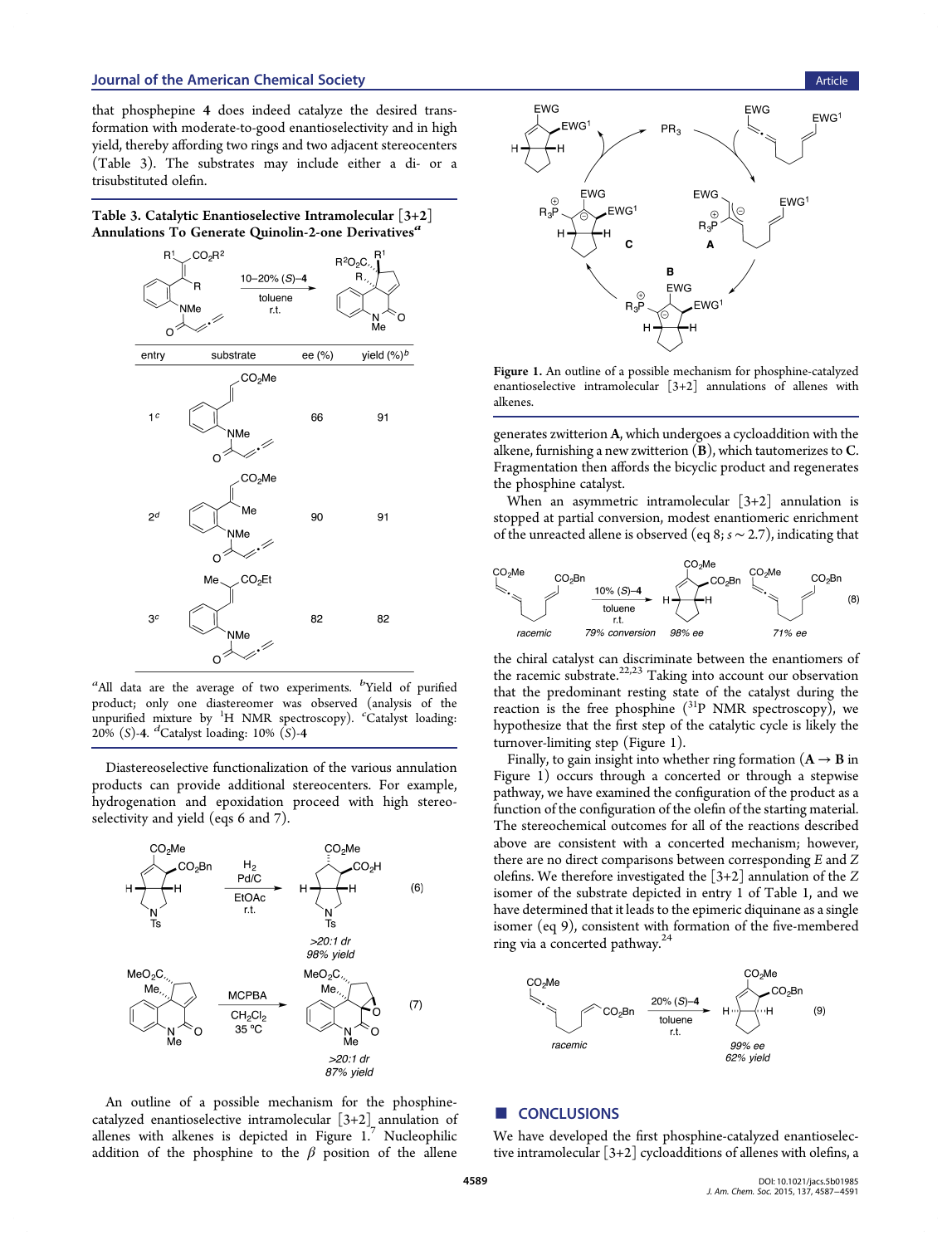## <span id="page-3-0"></span>**Journal of the American Chemical Society** Article Article Article Article Article Article Article Article Article

process that generates two new rings and multiple stereogenic centers. Thus, an array of diasteromerically pure fused ring systems that are found in bioactive compounds, including diquinane and quinolin-2-one derivatives, are produced in generally good ee and yield with the aid of chiral phosphepine catalysts; furthermore, the bicyclic reaction products are wellsuited for further diastereoselective functionalizations. Mechanistic studies establish that the chiral catalyst has a modest preference for reaction with one of the enantiomers of the racemic substrate and that the rate-determining step for the overall process is likely the initial addition of the phosphepine to the allene; the resulting adduct then undergoes a concerted intramolecular  $[3+2]$  cycloaddition with the pendant olefin. Further studies of enantioselective nucleophile-catalyzed processes are underway.

## **EXPERIMENTAL SECTION**

General Procedure. The phosphine catalyst (0.10 equiv) was added to an oven-dried 20 mL vial equipped with a stir bar. This vial was capped with a septum-lined cap, the joint was covered with electrical tape, and then the vial was evacuated and backfilled with nitrogen (three cycles). The substrate (1.00 equiv) was added to a separate vial, which was then capped with a septum-lined cap, the joint was covered with electrical tape, and then the vial was evacuated and backfilled with nitrogen (three cycles). Next, toluene (anhydrous) was added to the vial that contained the substrate. This solution was added via syringe to the vial that contained the catalyst (under a positive pressure of nitrogen). Next, the reaction vial was detached from the nitrogen manifold, and grease was applied to the puncture hole in the septum in order to impede moisture/air from entering the vial. The reaction mixture was stirred at room temperature for 24 h, and then an aqueous solution of hydrogen peroxide (10%; 1.0 mL) was added. The resulting mixture was stirred for 10 min, and then an aqueous solution of  $\text{Na}_2\text{S}_2\text{O}_3$  (saturated; 2.0 mL) was added. The mixture was stirred for 10 min, and then the aqueous layer was extracted with EtOAc (5 mL  $\times$  3), and the combined organic layers were dried over MgSO<sub>4</sub> and then concentrated under reduced pressure. The resulting residue was purified by column chromatography.

## ■ ASSOCIATED CONTENT

#### **S** Supporting Information

Experimental procedures and compound characterization data. This material is available free of charge via the Internet at [http://](http://pubs.acs.org) [pubs.acs.org](http://pubs.acs.org).

#### ■ AUTHOR INFORMATION

#### Corresponding Author

\*[gcfu@caltech.edu](mailto:gcfu@caltech.edu)

#### Notes

The authors declare no competing financial interest.

## ■ ACKNOWLEDGMENTS

This work is dedicated to the memory of Gregory P. Harlow. Support has been provided by the National Institutes of Health (National Institute of General Medical Sciences: R01- GM57034), Dainippon Sumitomo Pharma Co., Ltd. (fellowship for Y.F.), Takeda Pharmaceutical Co. Ltd. (fellowship for A.N.), and the Swedish Research Council (fellowship for M.K.: Dnr 350-2012-6645). We thank Dr. Nathan D. Schley, Dr. Michael K. Takase (X-ray Crystallography Facility; a Bruker KAPPA APEX II X-ray diffractometer was purchased via NSF CRIF:MU award CHE-0639094), Dr. David G. VanderVelde (NMR Facility), Dr. Scott C. Virgil (Center for Catalysis and Chemical Synthesis, supported by the Gordon and Betty Moore Foundation), and Daniel T. Ziegler for assistance and for helpful discussions.

# ■ REFERENCES

(1) For recent reviews, see: (a) Xiao, Y.; Sun, Z.; Guo, H.; Kwon, O. Beilstein J. Org. Chem. 2014, 10, 2089−2121. (b) Fan, Y. C.; Kwon, O. In Science of Synthesis: Asymmetric Organocatalysis; List, B., Maruoka, K., Eds.; Georg Thieme Verlag: Stuttgart, 2012; Vol. 1, pp 723−782.

(2) (a) Zhang, C.; Lu, X. J. Org. Chem. 1995, 60, 2906−2908. (b) Lu, X.; Zhang, C.; Xu, Z. Acc. Chem. Res. 2001, 34, 535−544.

(3) (a) For a review of methods for the stereocontrolled synthesis of cyclopentane core structures, see: Heasley, B. Curr. Org. Chem. 2014, 18, 641−686. (b) For a review of the synthesis of carbocyclic analogues of nucleosides, see: Leclerc, E. In Chemical Synthesis of Nucleoside Analogues; Merino, P., Ed.; John Wiley & Sons, Inc.: Hoboken, NJ, 2013; pp 535−604.

(4) Zhu, G.; Chen, Z.; Jiang, Q.; Xiao, D.; Cao, P.; Zhang, X. J. Am. Chem. Soc. 1997, 119, 3836−3837.

(5) Wilson, J. E.; Fu, G. C. Angew. Chem., Int. Ed. 2006, 45, 1426−1429. (b) Fujiwara, Y.; Fu, G. C. J. Am. Chem. Soc. 2011, 133, 12293−12297. (6) For examples of early studies, see: (a) Wallace, D. J.; Sidda, R. L.; Reamer, R. A. J. Org. Chem. 2007, 72, 1051−1054. (b) Cowen, B. J.; Miller, S. J. J. Am. Chem. Soc. 2007, 129, 10988−10989. (c) Voituriez, A.; Panossian, A.; Fleury-Bregeot, N.; Retailleau, P.; Marinetti, A. J. Am. Chem. Soc. 2008, 130, 14030−14031. (d) Sampath, M.; Loh, T.-P. Chem. Commun. 2009, 1568−1570. (e) Xiao, H.; Chai, Z.; Zheng, C.-W.; Yang, Y.-Q.; Liu, W.; Zhang, J.-K.; Zhao, G. Angew. Chem., Int. Ed. 2010, 49, 4467−4470. (f) Han, X.; Wang, Y.; Zhong, F.; Lu, Y. J. Am. Chem. Soc.

2011, 133, 1726−1729. (7) For a recent review of phosphine-catalyzed reactions of electronpoor allenes and related compounds, see: Fan, Y. C.; Kwon, O. Chem. Commun. 2013, 49, 11588−11619.

(8) (a) Wang, J.-C.; Ng, S.-S.; Krische, M. J. J. Am. Chem. Soc. 2003, 125, 3682−3683. (b) Wang, J.-C.; Krische, M. J. Angew. Chem., Int. Ed. 2003, 42, 5855−5857.

(9) Henry, C. E.; Kwon, O. Org. Lett. 2007, 9, 3069−3072.

(10) For some leading references on diquinanes, see: Mehta, G.; Srikrishna, A. Chem. Rev. 1997, 97, 671−719.

(11) For some leading references on coumarins, see: (a) Peng, X.-M.; Damu, G. L. V.; Zhou, C.-H. Curr. Pharm. Des. 2013, 19, 3884−3930. (b) Pangal, A.; Gazge, M.; Mane, V.; Shaikh, J. A. Int. J. Pharm. Res. Bio-Sci. 2013, 2, 168−194. (c) Kontogiorgis, C.; Detsi, A.; Hadjipavlou-Litina, D. Expert Opin. Ther. Pat. 2012, 22, 437−454. (d) Coumarins: Biology, Applications and Mode of Action; O'Kennedy, R., Thornes, R. D., Eds.; Wiley: Chichester, 1997.

(12) For the first application of a phosphepine as a chiral nucleophilic catalyst, see: Wurz, R. P.; Fu, G. C. J. Am. Chem. Soc. 2005, 127, 12234− 12235. See also ref 5.

(13) These phosphepines were originally developed as chiral ligands for metal-catalyzed enantioselective processes. For an overview, see: Gladiali, S.; Alberico, E.; Junge, K.; Beller, M. Chem. Soc. Rev. 2011, 40, 3744−3763.

(14) As a solid, phosphepine 4 is stable to air: after exposure to air for 2 months, no phosphine oxide was detected upon analysis by 31P NMR spectroscopy; as a solution in toluene open to air, no phosphine oxide was evident after 12 h.

(15) For an example of a  $\text{PPh}_3$ -catalyzed isomerization of an allenoate to an  $\alpha$ ,β,γ,δ-unsaturated ester, see: Trost, B. M.; Kazmaier, U. J. Am. Chem. Soc. 1992, 114, 7933−7935.

(16) A negative ee value signifies that the major annulation product is the enantiomer of A.

(17) Notes: (a) For entry 1 of Table [1,](#page-1-0) the ee of the product is constant throughout the annulation. (b) A preliminary attempt to apply our standard conditions to the corresponding synthesis of a hydrindane was not successful. (c) For the determination of the relative and absolute configuration of the various reaction products, see the Supporting Information.

(18) In contrast,  $\alpha$ , $\beta$ -unsaturated esters were not suitable reaction partners in Krische's  $P(n-Bu)$ <sub>3</sub>-catalyzed intramolecular [3+2] annulation (ref 8a).